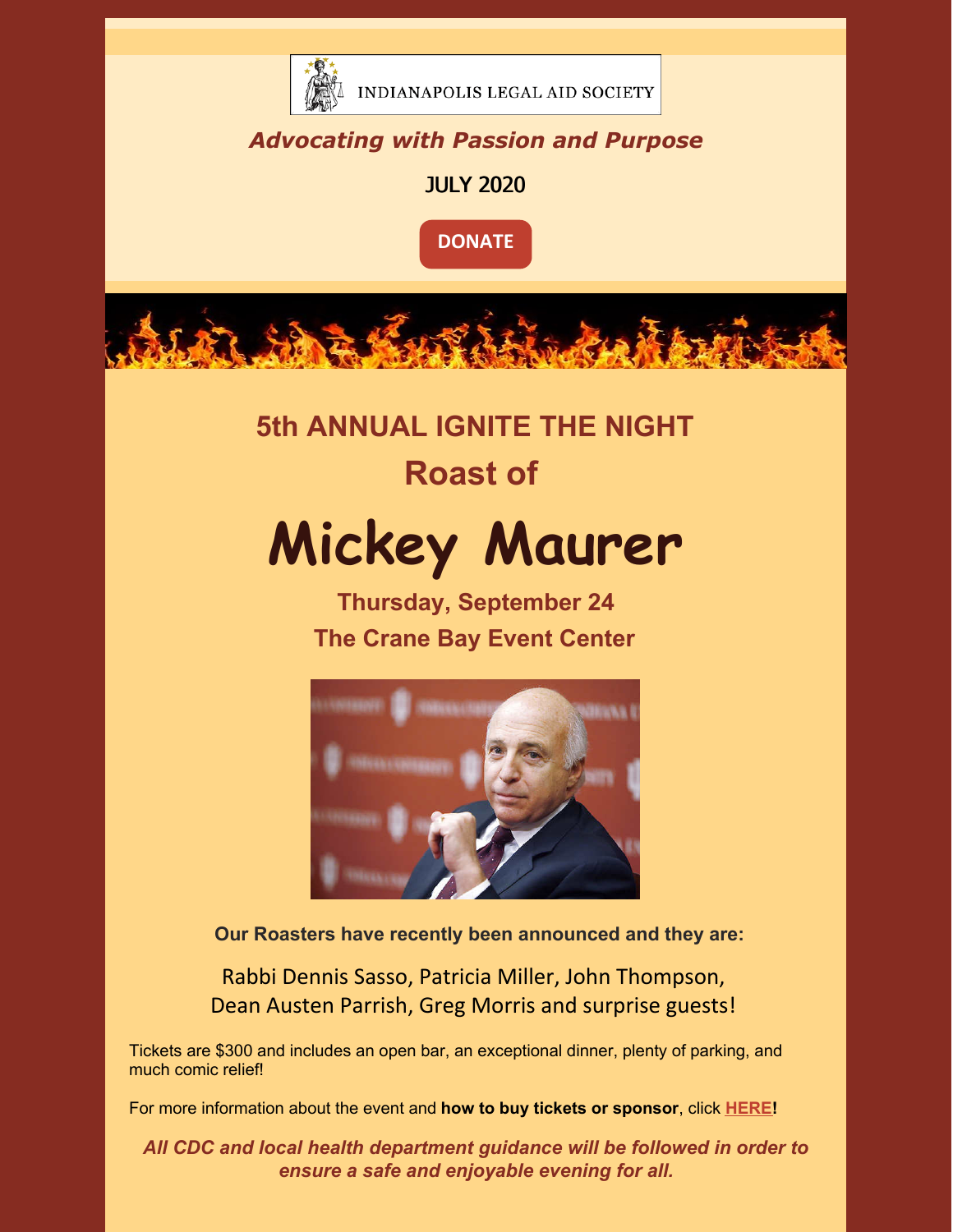## **July Success Story**

One of our clients, Jordan, is a 21 year-old father of two who was a recovering addict in a halfway house in Indianapolis. Jordan had been unemployed at the beginning of the year, but had found construction site training so he could work again. He had found a construction job, but it required him to drive, and Jordan's license had been suspended. Some time ago Jordan had been pulled over, and fined for not having car insurance. Jordan wasn't able to pay the fine and thus his license was suspended, and given a \$250 reinstatement fee he could not pay.



Jordan was also part of the Indianapolis chapter of Back on My Feet (BMF), a nonprofit organization that helps homeless people become independent and connects them with local resources in the community while taking them on runs through the city. Indy Legal Aid works with BMF, and BMF hosted a workshop where Indy Legal Aid attorneys discussed legal issues their clients typically need help with. Attorneys then gave people at the workshop the opportunity to schedule meetings with Indy Legal Aid to sort our their legal issues. Here, Jordan was able to schedule a meeting with Indy Legal Aid attorney Jennifer Hammond to work out getting his driver's license back.

The day after Jordan finished working with Jennifer at Indy Legal Aid's office, the state of Indiana announced COVID-19 lockdown measures. Thankfully, Indy Legal Aid did not stop helping clients just because of the pandemic, and through online communication the Court waived the reinstatement fee so that Jordan could get his license back. In a time when Jordan typically wouldn't have been able to get help because of the pandemic, Indy Legal Aid made sure that he would be able to succeed. Jordan is now employed with his own apartment and car insurance, and is aiding his children's mother financially to take care of his kids. Even through COVID-19, Indy Legal Aid is committed to helping people in the Indianapolis area who usually would be struggling alone.

#### **~~George Kite, Indy Legal Aid Intern**

## **Indy Legal Aid Receives Two-Year Grant from the Indiana Criminal Justice Institute**



Indy Legal Aid recently received a two-year Victims of Crime Act grant for our program "Legal Advocacy and Support for the Under-served" that covers Marion and the seven surrounding counties. Indy Legal Aid also received this grant in 2016 and 2018.

This grant will allow us to increase the availability of free legal assistance to victims of domestic violence to help

them achieve safety and stability, and enhance their life skills. Indy Legal Aid will provide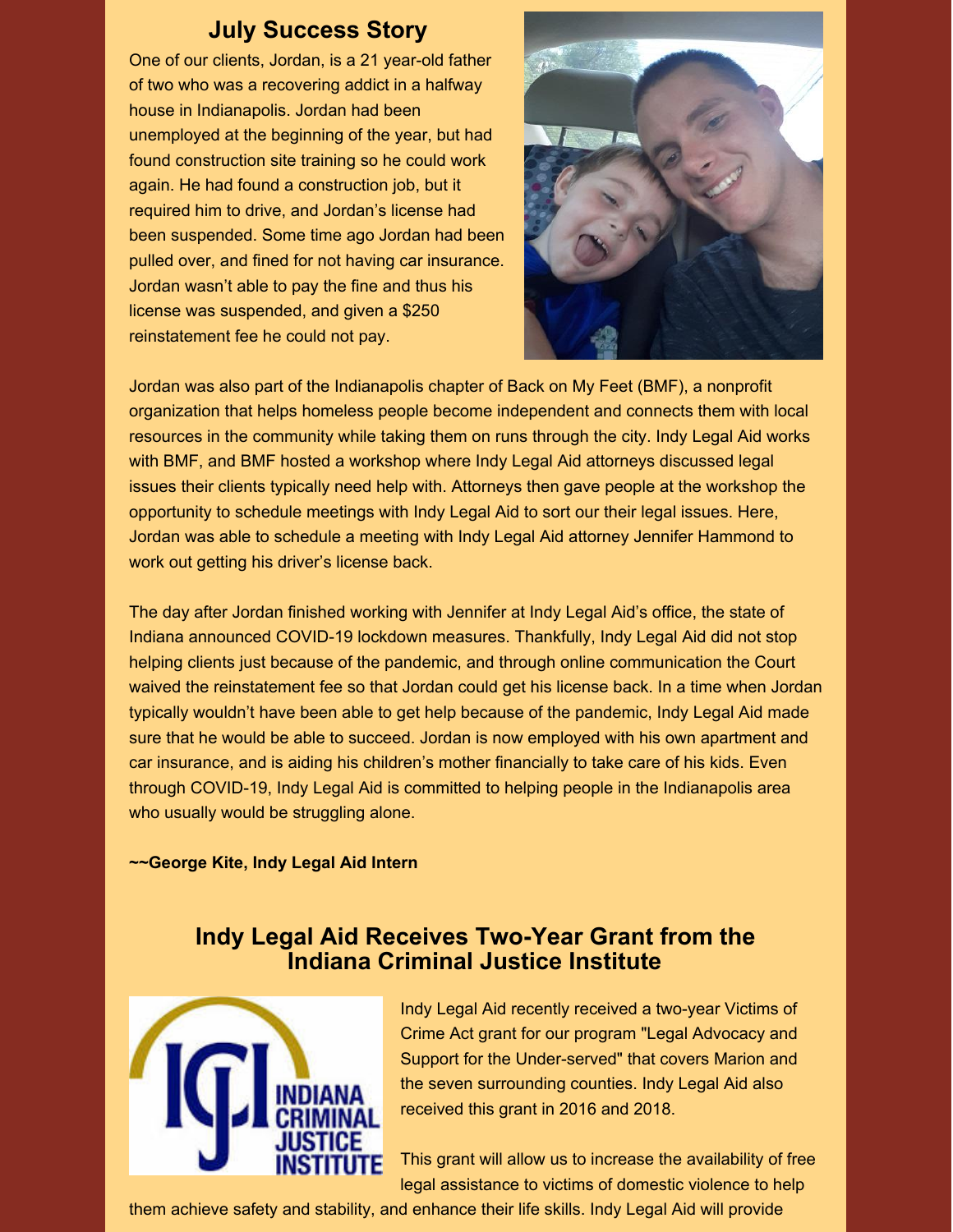assistance in civil court proceedings and referrals to partner agencies providing mental health, housing, and other services.

While violence does not discriminate, low-income individuals may be disproportionately affected by domestic violence, elder abuse, and child abuse because they lack the knowledge and available resources to stop the violence and the legal help to extricate themselves from abusive situations.

"In the past year, we have seen an increase in the number of seniors and the disabled who are coming to us for assistance," said John Floreancig, Indy Legal Aid General Counsel and CEO. "We are extremely grateful for ICJI's continued support of our program."

### **Second Chance Workshop - - a Collaboration with Indy Legal Aid and the Marion County Prosecutor's Office**

Indy Legal Aid continues to partner with the Marion County Prosecutor's Office for the Second Chance Workshop which started last year to help low-income Hoosiers with suspended driver's license restoration assistance.



Due to Covid-19, the program was suspended from March through May and resumed remotely in June. Indy Legal Aid attorneys work with individuals who learn about the program through the Prosecutor's Office. Indy Legal Aid attorney, Andrea Sneden, is spearheading the program. This month, Indy Legal Aid attorneys, along with Ice Miller and Eli Lilly and Company volunteer attorneys, assisted more than 100 individuals who participated.

As you can imagine, the lack of a driver's license can create a domino effect leading to poverty. Without a driver's license it may be difficult or impossible to find or retain employment. When this occurs, paying for housing, child support, food, healthcare, etc. becomes insurmountable. Studies have shown that 45% of drivers whose licenses have been suspended, lose their jobs. Forty-five percent of drivers who lose their job, are not able to find another job while their license is suspended.

Moving forward, the Second Chance Workshop will continue to be offered one-day each month. In addition, future options are being explored, such as engaging more local attorneys and law firms to volunteer with Indy Legal Aid attorneys.

## **Volunteer Opportunities**

Indy Legal Aid has a number of volunteer opportunities for attorneys, students, and the general public. For attorneys, we have pro bono cases, internships for students, and our spring